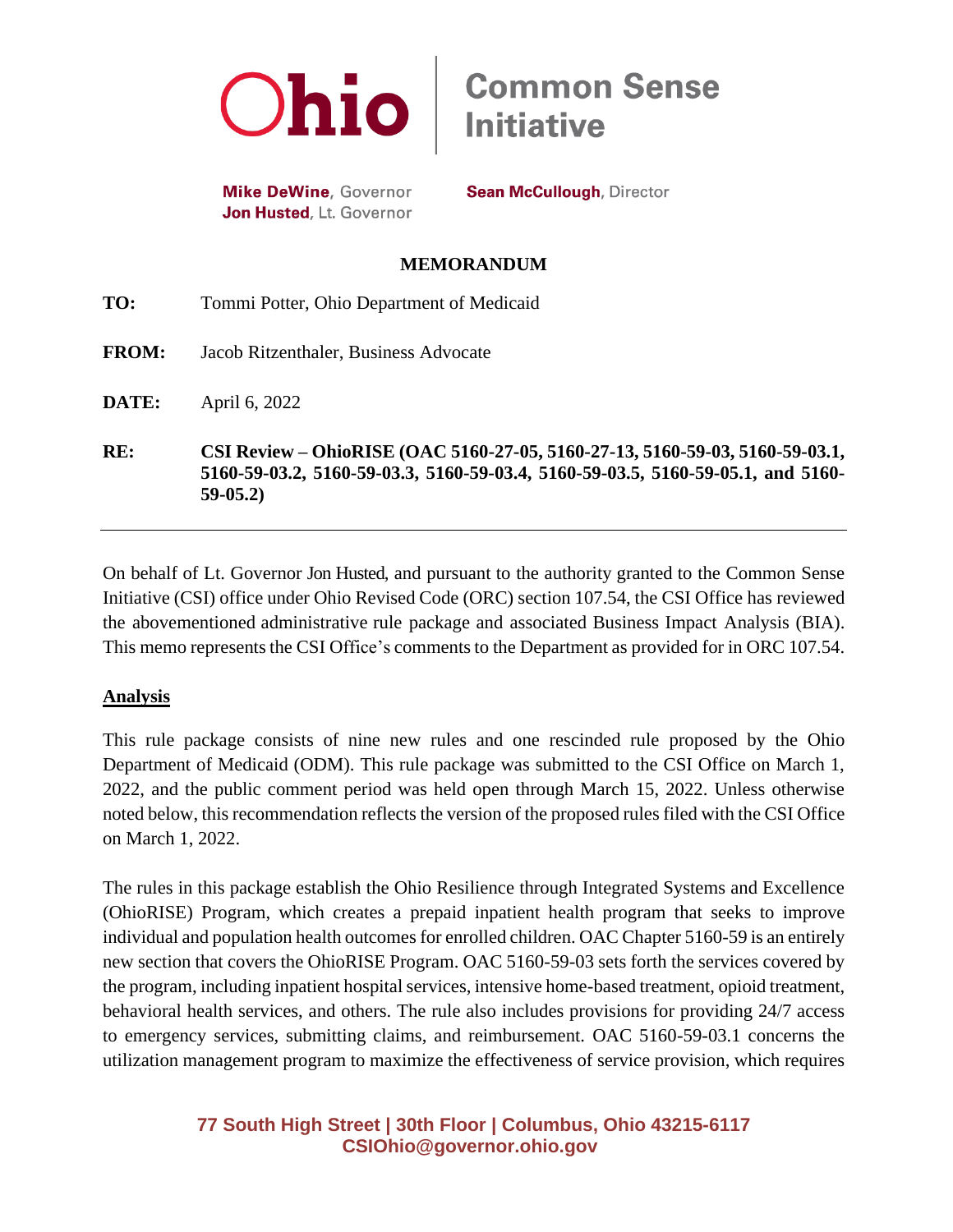maintaining written policies for making determinations of medical necessity and criteria, and the procedure for processing initial and continuing authorizations of services. OAC 5160-59-03.2 describes the care coordination tier system to which all children in the program are assigned and describes both moderate and intensive care coordination criteria and activities required of care management entities. OAC 5160-59-03.3, 5160-59-03.4, and 5160-59-03.5 set forth provisions for intensive home-based treatment services, behavioral respite services, and primary flex funds, including service coverage criteria, provider eligibility and limitations. OAC 5160-59-05.1 and 5160-59-05.2 establish requirements for out-of-home respite and transitional services provided under the OhioRISE home and community-based service waiver, including provider eligibility, coverage for services, and limitations. OAC 5160-27-13 concerns mobile response and stabilization services and establishes requirements for service coverage, payment, and limitations. OAC 5160- 27-05 currently establishes requirements for intensive home-based treatment services and is proposed for rescission as the requirements are being relocated to OAC 5160-59-03.3

During early stakeholder outreach, ODM reviewed the proposed rules during meetings of the OhioRISE Advisory Council, as well as during workgroup meetings with industry stakeholders. During that time, ODM received over 400 comments from stakeholders and, in response, made amendments that revised intensive home-based treatment service requirements, included additional eligible providers of out-of-home respite services, and clarified potentially confusing service names. ODM received comments from six stakeholder during the CSI public comment period. In response to stakeholder feedback, ODM revised the rules to update the definitions of services and the associated requirements. ODM did not amend the rules based on stakeholder suggestions to broaden the program's scope of service or suggestions that would interfere with the provision of services.

The business community impacted by these rules includes the OhioRISE plan, MCOs that contract with ODM, and behavioral health providers that render services to enrolled individuals. The adverse impacts created by the rules include maintaining internal policies and procedures, submitting documentation to ODM, maintaining records related to service provision, and the cost of certification through the Ohio Department of Mental Health and Addiction Services. The certification fee is determined through the number of services provided, ranging from \$100 to \$200 per service, and is a minimum of \$1,000. ODM states that the adverse impacts created by the rules are necessary to ensure the integrity of the provider community and to protect the health of enrolled individuals.

#### **Recommendations**

Based on the information above, the CSI Office has no recommendations on this rule package.